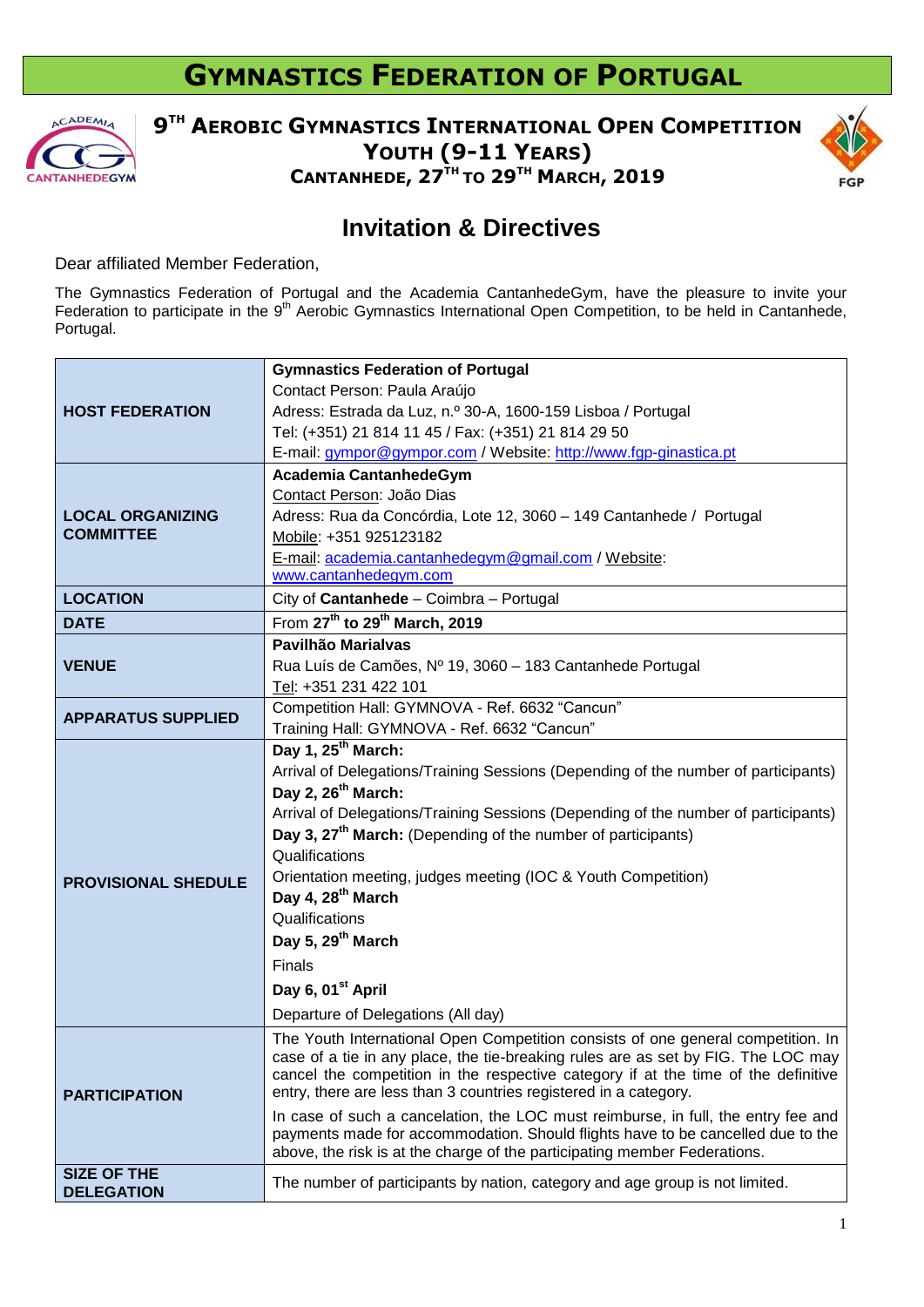| <b>AGE LIMITS</b>                       | Youth 9-11 Years old in 2019                                                                                                                                                                                                                                                                                                                                                                                                                                                                                                                                                                                                                                                                                                                                                                                                                                                                                                                                                                                                                      |
|-----------------------------------------|---------------------------------------------------------------------------------------------------------------------------------------------------------------------------------------------------------------------------------------------------------------------------------------------------------------------------------------------------------------------------------------------------------------------------------------------------------------------------------------------------------------------------------------------------------------------------------------------------------------------------------------------------------------------------------------------------------------------------------------------------------------------------------------------------------------------------------------------------------------------------------------------------------------------------------------------------------------------------------------------------------------------------------------------------|
| <b>CATEGORIES</b>                       | IW / IM / Mix Pair / Trio / Group                                                                                                                                                                                                                                                                                                                                                                                                                                                                                                                                                                                                                                                                                                                                                                                                                                                                                                                                                                                                                 |
| <b>JUDGES &amp; JURIES</b>              | The number of Juries (judges' panels) may be decided by the organizing member<br>federation depending on the number of participating competitors and judges.<br>The Juries are set up by a draw from the judges present at the event. Priority will<br>be given to the judges of the highest category. If, on the day of the competition,<br>there are no sufficient numbers of judges in the requested categories, the<br>Technical Director of the competition may take whatever action needed to secure<br>the running of the event. Each participating federation must provide minimum one<br>judge Cat. 1, 2, 3 or 4 with current valid brevet. Failure to do so, will result in a fine<br>of Swiss Francs 2'000.- to be paid to the LOC.                                                                                                                                                                                                                                                                                                    |
| <b>REGISTRATION</b><br><b>DEADLINES</b> | Provisional, Definitive and Nominative Registrations must be completed by<br>sending the composition of the delegation to the LOC. Late entries will be<br>considered as invalid and will be refused.<br>(4 months prior to the event)<br>Provisional registration<br>28, November, 2018<br>Definitive registration<br>23, January, 2019<br>(2 months prior to the event)<br>27, February, 2019<br>Nominative registration<br>(4 weeks prior to the event)<br>Registrations and payments made after the gymnasts' drawing of lots will not be<br>accepted and the Delegation members concerned will not be authorized to<br>participate.                                                                                                                                                                                                                                                                                                                                                                                                          |
| <b>DRAWING OF LOTS</b>                  | The drawing of lots will take place at the Gymnastics Federation of Portugal, two<br>weeks after the nominative registration date. After publication of the draw to all<br>participating federations there will be an opportunity to modify the position of the<br>gymnasts' starting order within 3 days by using the FIG official document.                                                                                                                                                                                                                                                                                                                                                                                                                                                                                                                                                                                                                                                                                                     |
| <b>ENTRY FEES</b>                       | The costs for the entry fees are:<br>IW / IM: 25,00€ - MP: 40,00€ - TRIO:50,00€ - GROUP: 60,00€<br>The invited participating federations must pay for all entry fees. At the time of the<br>Definitive entry (2 months prior to the event) 100% of the entry fee must be paid to<br>the LOC. All the entry fees are not refundable.                                                                                                                                                                                                                                                                                                                                                                                                                                                                                                                                                                                                                                                                                                               |
| <b>ACCOMMODATION</b>                    | The Organizers will arrange at a determined fee, accommodation and meals from<br>the $25^{\text{m}}$ March to 01 <sup>st</sup> April, see Entry Forms (see attached) as follows:<br><b>B&amp;B Hotels Cantanhede / Coimbra:</b><br>- Av. Comandante Xavier Gomes Gama, 1 * 3060-209 Cantanhede<br>$- (+315) 231410220$<br>- e-mail: hotel.cantanhedecoimbra@hotelbb.com<br>- web site: www.hotel-bb.es<br>The costs per person/night in this first Hotel are as follows:<br>75,00€ (single room, including breakfast)<br>$\bullet$<br>60,00€ (double room, including breakfast)<br>$\bullet$<br>50,00€ (triple room, including breakfast)<br><b>Hotel Quinta da Lagoa:</b><br>- Quinta da Lagoa * 3070-150 Mira<br>$-(+351)$<br>- e-mail: hotelquintadalagoa@sapo.pt<br>- web site: www.hotelquintadalagoa.pt<br>The costs per person/night in this second Hotel are as follows:<br>75,00€ (single room, including breakfast)<br>$\bullet$<br>60,00€ (double room, including breakfast)<br>$\bullet$<br>50,00€ (triple room, including breakfast) |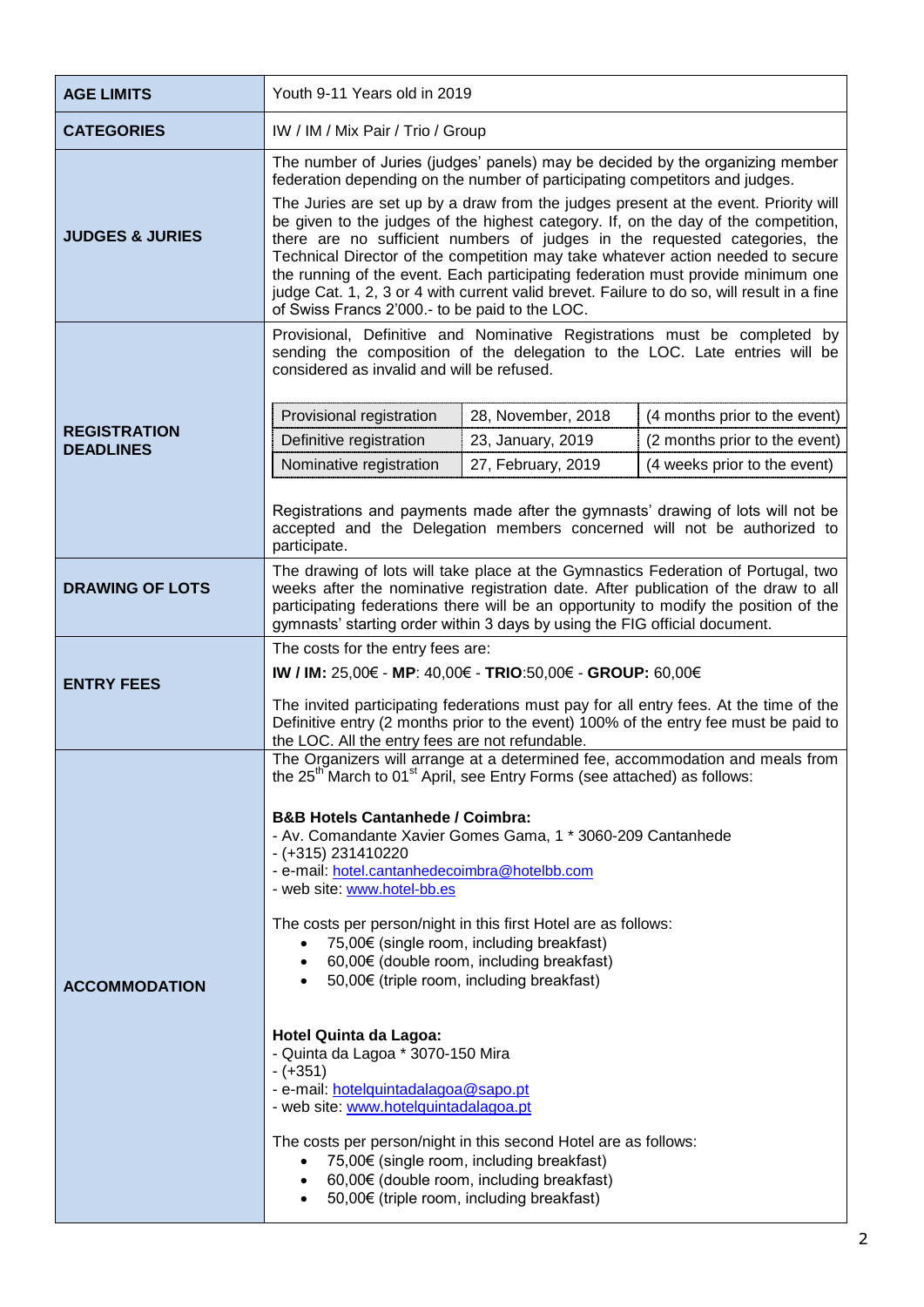|                                               | <b>Herdade Lago Real:</b><br>- Rua das Palmeiras * 3070-153 Mira<br>$-(+351)$<br>- e-mail: geral@lagoreal.pt<br>- web site: www.lagoareal.pt                                                                                                                                                                                                                                                                                                                                                                                                                                                                                       |
|-----------------------------------------------|------------------------------------------------------------------------------------------------------------------------------------------------------------------------------------------------------------------------------------------------------------------------------------------------------------------------------------------------------------------------------------------------------------------------------------------------------------------------------------------------------------------------------------------------------------------------------------------------------------------------------------|
|                                               | The costs per person/night in this second Hotel are as follows:<br>75,00€ (single room, including breakfast)<br>$\bullet$<br>60,00€ (double room, including breakfast)<br>$\bullet$<br>50,00€ (triple room, including breakfast)<br>$\bullet$                                                                                                                                                                                                                                                                                                                                                                                      |
|                                               | The prices charged for the hotel rooms will not exceed the usual hotel rates. While<br>the Accommodation Form must be returned to the LOC by 23, January, 2019 at<br>the very latest, the Hotel rooms will be allocated on a "first come, first serve" basis.                                                                                                                                                                                                                                                                                                                                                                      |
|                                               | The invited participating federations must pay for the accommodation expenses of<br>their delegation members.                                                                                                                                                                                                                                                                                                                                                                                                                                                                                                                      |
|                                               | The costs for the accommodations must be paid to the LOC by 23, January, 2019.<br>The invited participating federations must pay for the meals expenses of their<br>delegation members.                                                                                                                                                                                                                                                                                                                                                                                                                                            |
| <b>MEALS</b>                                  | Lunch - at B&B Hotels Cantanhede / Coimbra - 18,00€<br><b>Dinner</b> – at the Hotel of Accommodation – 18,00 $\in$                                                                                                                                                                                                                                                                                                                                                                                                                                                                                                                 |
|                                               | While the Meals Form must be returned to the LOC by 23, January, 2019 at the<br>very latest.                                                                                                                                                                                                                                                                                                                                                                                                                                                                                                                                       |
|                                               | The costs for the meals must be paid to the LOC by 23, January, 2019.                                                                                                                                                                                                                                                                                                                                                                                                                                                                                                                                                              |
| <b>FINAL BANQUET</b>                          | There will be tickets for the Final Banquet available at the entry cost of<br>22,00€/person. The tickets for the Final Banquet must be paid to the LOC until 23,<br><b>January, 2019.</b>                                                                                                                                                                                                                                                                                                                                                                                                                                          |
|                                               | Tickets for the Final Banquet are not refundable.<br>The invited participating federations must pay for the travel costs of their                                                                                                                                                                                                                                                                                                                                                                                                                                                                                                  |
| <b>INTERNATIONAL</b><br><b>TRANSPORTATION</b> | delegation members.                                                                                                                                                                                                                                                                                                                                                                                                                                                                                                                                                                                                                |
|                                               | The Travel Schedule Form must be returned to the LOC by 23, January, 2019.                                                                                                                                                                                                                                                                                                                                                                                                                                                                                                                                                         |
|                                               | The Organizers will arrange at a determined fee, the transport service from the<br>LISBON International airport and OPORTO International airport to the<br>accommodation place in Cantanhede and to the competition hall                                                                                                                                                                                                                                                                                                                                                                                                           |
|                                               | The costs are per person.                                                                                                                                                                                                                                                                                                                                                                                                                                                                                                                                                                                                          |
| <b>LOCAL</b><br><b>TRANSPORTATION</b>         | Transportation from Oporto Airport to the competition venue or hotel and back -<br>55€ (fifty five Euros).<br>Transportation from Lisbon Airport to the competition venue or hotel and back -<br>80€ (eighty Euros).                                                                                                                                                                                                                                                                                                                                                                                                               |
|                                               | The LOC only ensure the Local Transportation between the hotels and the hall of<br>the competition to the participants who booked the accommodation by the LOC.                                                                                                                                                                                                                                                                                                                                                                                                                                                                    |
|                                               | The invited participating federations must pay for the transportation expenses of<br>their delegation members until 23, January, 2019.                                                                                                                                                                                                                                                                                                                                                                                                                                                                                             |
| <b>VISA</b>                                   | Please verify immediately with your travel agent or the Portugal Embassy or<br>Consulate in your country if a visa is required for your travel to Portugal. The<br>Organizing Committee will be happy to assist each Delegation member with an official<br>invitation letter, provided that the request is made before 23, January, 2019 to the<br>LOC. The request must include the function, full name, gender, date of birth,<br>citizenship and passport number, passport expiry date, the arrival and departure dates<br>of the Delegation Member as well as the city the visa application support letter must be<br>sent to. |
| <b>INSURANCE</b>                              | The Host Federation, the Organizing Committee and the FIG will not be held<br>responsible for any liabilities in case of accidents, illness, repatriation and the like.<br>The FIG Technical Regulations foresee that all participating Federations are<br>responsible for making their own arrangements to have the necessary valid<br>insurance coverage against illness, accidents and for repatriation for all the<br>members of their Delegation.                                                                                                                                                                             |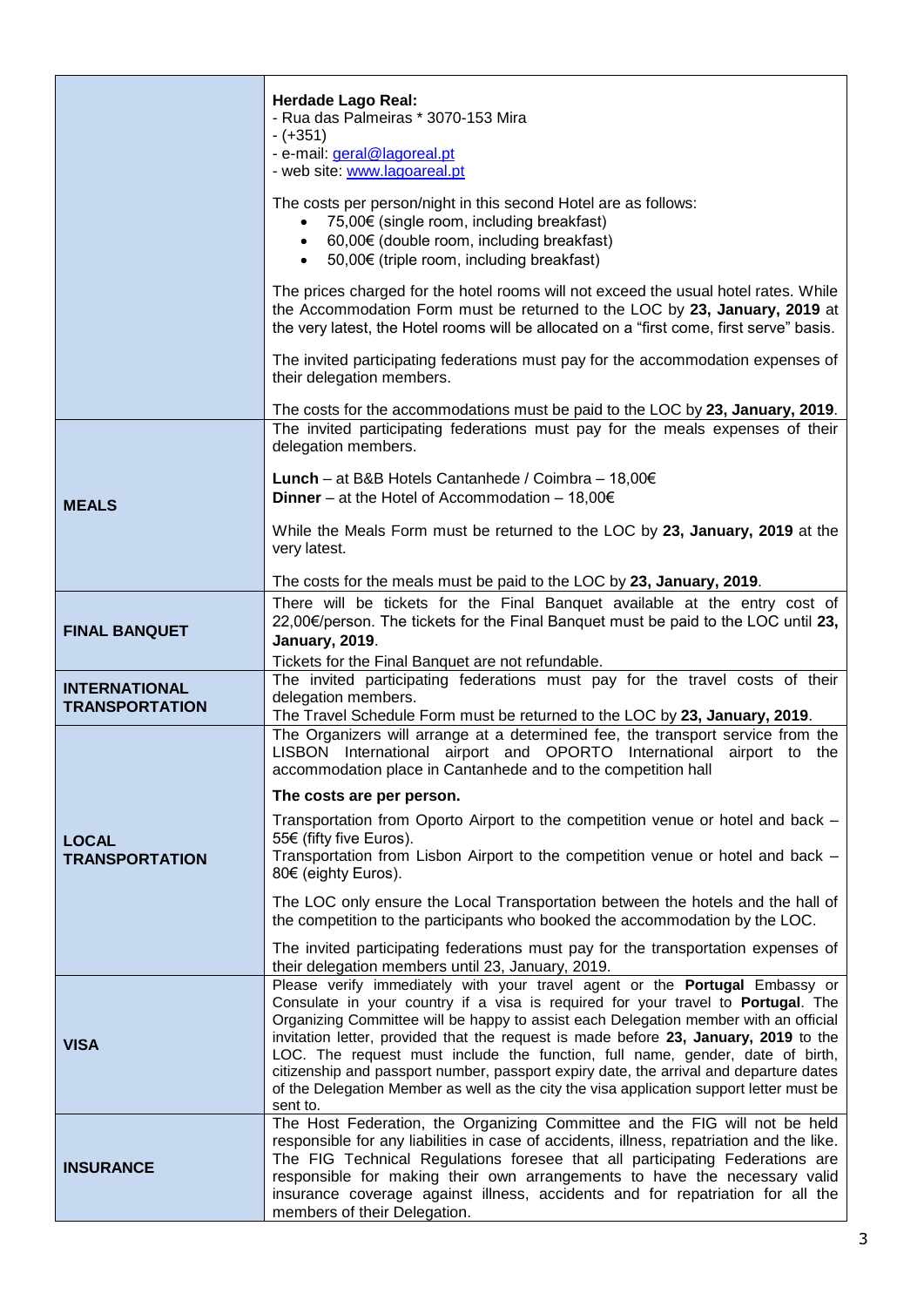|                                           | The LOC will verify the insurance upon arrival of the delegation members (e.g.<br>cover note or photocopy of the valid policy). Delegation members with insufficient<br>insurance cover must inform the LOC in advance. The LOC will subsequently offer<br>insurance at the Federations own charge as follows: 40€ (forthy euros) per<br>person/day. |
|-------------------------------------------|------------------------------------------------------------------------------------------------------------------------------------------------------------------------------------------------------------------------------------------------------------------------------------------------------------------------------------------------------|
| <b>ACCREDITATION</b>                      | The accreditation will take place at the Sports Hall "Os Marialvas" upon arrival to<br>Cantanhede. The accreditations will only be handed out to the Head of Delegation.<br>All delegations must deliver 2 music CD's for each routine, national anthem and<br>flag, insurance declaration, passports of all members and FIG Licenses.               |
| <b>FINANCIAL</b><br><b>OBLIGATIONS</b>    | Federations which have not fulfilled their financial obligations towards the FIG (e.g.<br>annual membership fees, unpaid invoices, etc.) will not be allowed to participate in<br>these Competitions.                                                                                                                                                |
|                                           | Federations which have not fulfilled their financial obligations towards the Local<br>Organizing Committee by the given deadline in the Invitation/Directives may still<br>have the possibility to participate, but the LOC will not guarantee the hotel booking,<br>meals and local transportation.                                                 |
| <b>EVENT FORMAT</b>                       | The Aerobic Gymnastics International Youth Open Competition will have one<br>general competition in all categories: IW-IM-MP-TR-GR. Participation is not limited<br>by nation / category.                                                                                                                                                            |
|                                           | The participation in the finals is limited to 2 units per country in each category                                                                                                                                                                                                                                                                   |
|                                           | All payments must be made in euros, through bank transfer to the following<br>account:                                                                                                                                                                                                                                                               |
|                                           | Account Name: ACADEMIA CANTANHEDEGYM                                                                                                                                                                                                                                                                                                                 |
|                                           | Bank: Crédito Agrícola                                                                                                                                                                                                                                                                                                                               |
|                                           | Agency: Cantanhede                                                                                                                                                                                                                                                                                                                                   |
| <b>BANK ACCOUNT</b><br><b>INFORMATION</b> | IBAN: PT50004530204023223856527                                                                                                                                                                                                                                                                                                                      |
|                                           | Swift code: CCCMPTPL                                                                                                                                                                                                                                                                                                                                 |
|                                           | Reference: CANTANHEDE AER International Youth Competition 2019_(Country)                                                                                                                                                                                                                                                                             |
|                                           | The participating federation is responsible for covering all bank fees in connection<br>with the bank transfers.                                                                                                                                                                                                                                     |
| <b>CANCELLATION</b>                       | Full reimbursement until 23 <sup>rd</sup> January 2019. No reimbursement shall be made                                                                                                                                                                                                                                                               |
| <b>POLICY</b>                             | after this date.                                                                                                                                                                                                                                                                                                                                     |
| <b>TIE BREAKING</b><br><b>RULES</b>       | In case of a tie at any place, the tie-breaking rules as set in the FIG Code of Points<br>2017-20.                                                                                                                                                                                                                                                   |
|                                           | LOC: João Dias                                                                                                                                                                                                                                                                                                                                       |
| <b>EVENT MANAGER</b>                      | Rua da Concórdia, Lote 12, 3060-149 Cantanhede - Portugal                                                                                                                                                                                                                                                                                            |
|                                           | Tel: +351 925123182 / E-mail: academia.cantanhedegym@gmail.com                                                                                                                                                                                                                                                                                       |
| <b>MEDIA</b>                              | Only journalists and photographers holding an official and valid press card<br>recognized by international press agencies such as the AIPS and official Sports<br>Journalists Associations / National Federations will be accredited.                                                                                                                |
|                                           | All media representatives (journalists, photographers, TV) must request an<br>accreditation from the O.C. Media Office as soon as possible to have access to<br>the media centre on the competition venue.                                                                                                                                           |
| <b>MEDICAL SERVICES</b>                   | The Local Organizing Committee will provide first aid medical services. A<br>physiotherapist will be present during the competitions as well members of the<br>Portuguese Red Cross specialized in first aids. Medical support is also available at<br>5min. distance.                                                                               |
| <b>MARKETING</b>                          | FIG advertising and publicity norms must be respected.                                                                                                                                                                                                                                                                                               |
| <b>VIDEO CONTROL</b><br><b>SYSTEM</b>     | The exact name of the system used will be communicated later.                                                                                                                                                                                                                                                                                        |
| <b>RULES AND</b><br><b>REGULATIONS</b>    | The competition must be organized under the FIG rules, except for any deviation<br>mentioned in these competition directives document.                                                                                                                                                                                                               |
| <b>DEADLINES</b>                          | Provisional Registration - 28 <sup>th</sup> November 2018                                                                                                                                                                                                                                                                                            |
| <b>SUMMARY</b>                            | Definitive Registration - 23 <sup>rd</sup> January 2019                                                                                                                                                                                                                                                                                              |